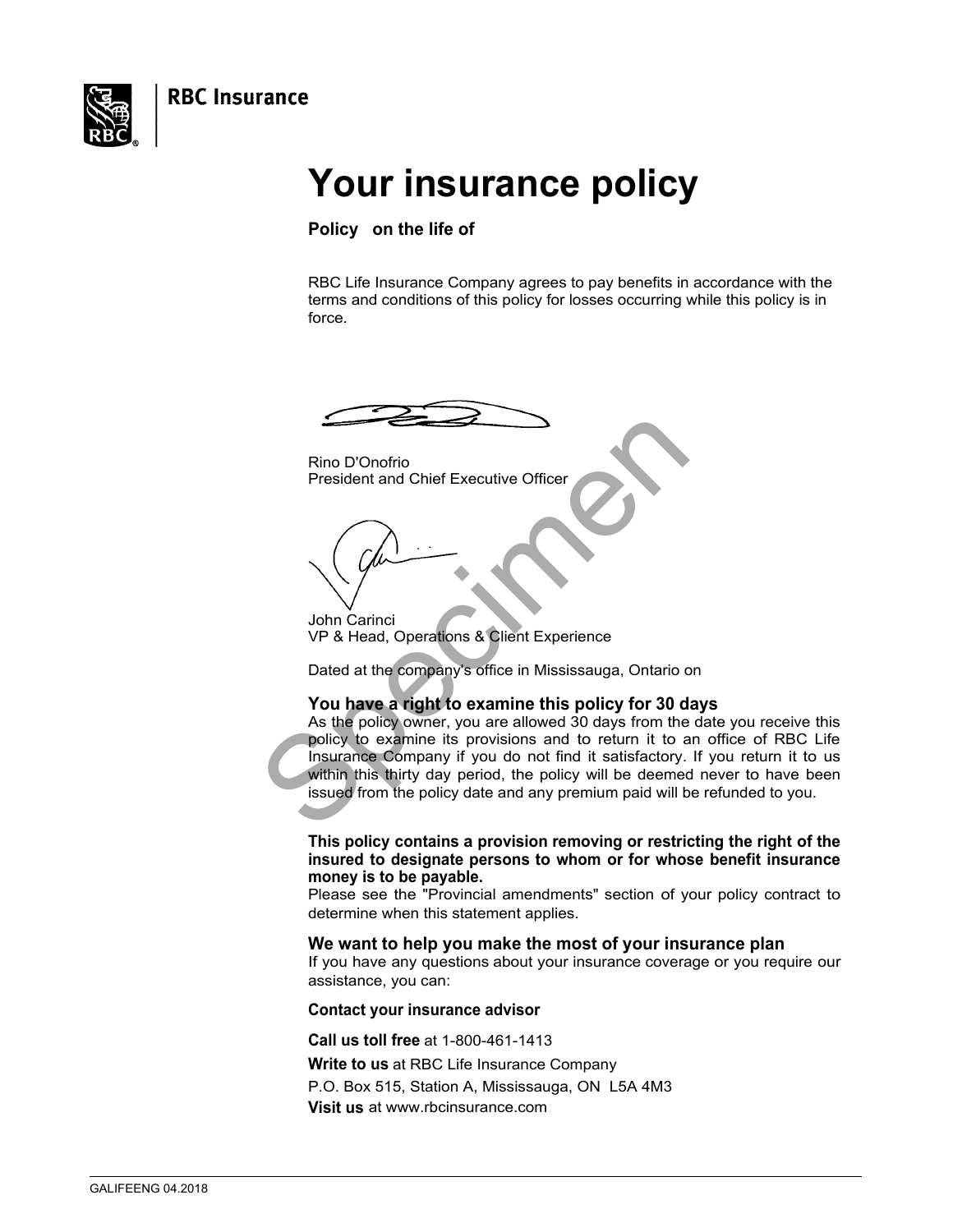### **Table of Contents**

| <b>Policy Schedule</b> |                                                                                                                            |                                                                                                                                                                                                                                                                                                                             | $\overline{2}$                                                                                   |
|------------------------|----------------------------------------------------------------------------------------------------------------------------|-----------------------------------------------------------------------------------------------------------------------------------------------------------------------------------------------------------------------------------------------------------------------------------------------------------------------------|--------------------------------------------------------------------------------------------------|
| A                      | Terms used in this Policy                                                                                                  |                                                                                                                                                                                                                                                                                                                             | $\overline{\mathbf{4}}$                                                                          |
| B                      | <b>B</b> 1<br><b>B2</b><br><b>B3</b>                                                                                       | When this Policy is In Force<br>When your insurance begins<br>When your insurance matures<br>When your insurance ends                                                                                                                                                                                                       | 5<br>5<br>5<br>5                                                                                 |
| C                      | C <sub>1</sub><br>C <sub>2</sub><br>C <sub>3</sub><br>C <sub>4</sub><br>C <sub>5</sub><br>C <sub>6</sub><br>C <sub>7</sub> | Benefits provided by this Policy<br>The Death Benefit<br>The Accidental Death Benefit<br><b>Compassionate Advance</b><br>Changing your Death Benefit<br>When we will pay the Death Benefit<br>When we will adjust the Death Benefit or the Accidental Death Benefit<br>When we will not pay the Death Benefit               | 6<br>$\,6$<br>$\,6$<br>$\,6$<br>$\overline{7}$<br>$\bf 8$<br>8<br>8                              |
| D                      | D 1<br>D <sub>2</sub><br>D <sub>3</sub><br>D 4                                                                             | Paying your Premiums<br>When your Premiums must be paid<br>Grace period for paying your Premiums<br>Reinstating your Policy after it has ended due to non-payment of Premium<br>The smoking status of the Life Insured                                                                                                      | $\boldsymbol{9}$<br>$\boldsymbol{9}$<br>$\boldsymbol{9}$<br>$\boldsymbol{9}$<br>$\boldsymbol{9}$ |
| Е                      | E 1<br>E <sub>2</sub><br>E 3<br>E 4<br>E 5<br>E <sub>6</sub><br>E 7                                                        | Information about this Policy<br>This Policy is a contract between you and RBC Life Insurance Company<br>Your rights and privileges as the Policy Owner<br>Naming the Beneficiary<br>Transferring Ownership of this Policy<br><b>Cancelling this Policy</b><br>When we will contest the validity of this Policy<br>Currency | 10<br>10<br>10<br>10<br>11<br>11<br>11<br>11                                                     |
|                        |                                                                                                                            | <b>Provincial amendments</b>                                                                                                                                                                                                                                                                                                | 12                                                                                               |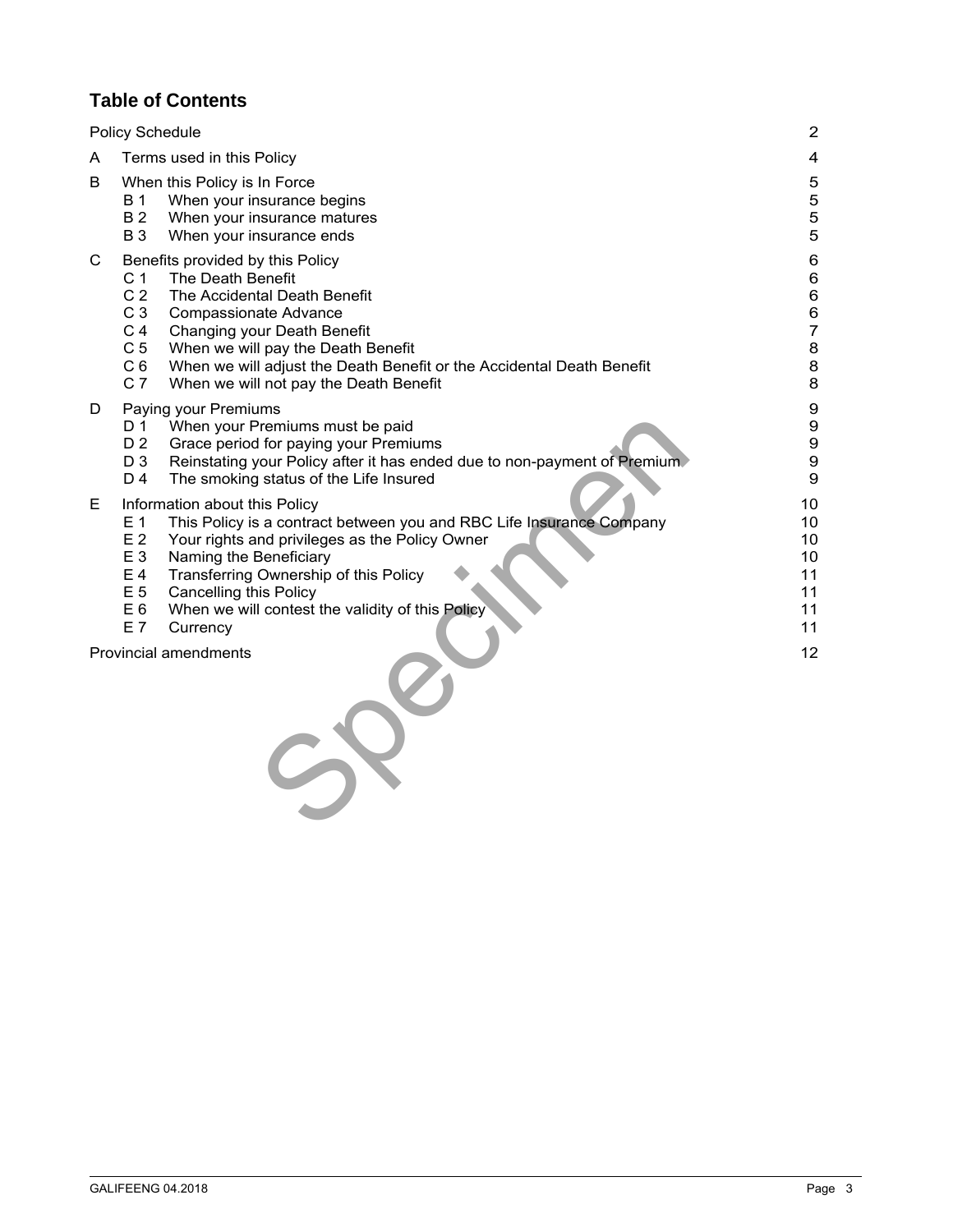# <span id="page-2-0"></span>**A Terms used in this Policy**

**We**, **us**, **our** and **The Company** mean RBC Life Insurance Company.

**You** and **your** means the Policy Owner named in the Policy Schedule.

**Accident** means a sudden, involuntary and unforeseen event resulting from a violent external cause.

**Administrative rules** means the rules and procedures we establish to facilitate the administration of this Policy. We may amend our administrative rules from time to time. Any changes we make to our administrative rules will not alter any guarantee or benefit provided by this Policy.

**Beneficiary** means the person or entity entitled to receive the Death Benefit when the Life Insured dies.

**Class** means a grouping of individuals satisfying underwriting criteria related to specified aspects of tobacco usage. Based on these criteria, a Life Insured can be classified as either a Smoker or a Non-Smoker. We determine the Class applicable to the Life Insured and use it to establish his or her Premium. It is specified in the Policy Schedule.

**Coverage** means insurance on the life of a single person under this Policy. Additional Coverage means any requested increase to the initial Death Benefit of this Policy that is approved after the Policy is issued, as described in provision **C 4.1**.

**Coverage Date** means the first date Coverage is in force, as described in provision **B 1**.

**Death Benefit** means the amount payable to the Beneficiary when the Life Insured dies, as described in provision

**C 1.** 

**In Force** means insurance under this Policy is in effect. This Policy must be In Force for any benefits or privileges to be provided. This Policy will stay In Force until the earliest of the dates listed in provision **B 3**.

**Injury** means bodily harm, loss or damage sustained as a direct result of an Accident while this Policy is In Force.

**Life Insured** means a person whose life is insured under this Policy. The Life Insured is named in the Policy Schedule.

**Monthly Processing Day** means the same day of the month as the Policy Date.

neans the first date Coverage is in force, as described in provision **B 1**.<br>
Share the amount payable to the Beneficiary when the Life Insured dies,<br>
Insurance under this Policy is in effect. This Policy must be In Force f **Physician** means an individual who is legally licensed to practice medicine or surgery in Canada or the United States, or other jurisdiction as we may approve and who is acting within the scope of his or her license. Physician is not you, the Life Insured or a relative or business associate of you or the Life Insured.

**Policy** means the written contract between you and us that describes the insurance coverage on the Life Insured.

**Policy Anniversary** means the same day and month as the Policy Date in each subsequent calendar year that this Policy remains In Force.

Policy Date means the date from which Policy Anniversaries, Policy years, months, and premium due dates are determined. It is specified in the Policy Schedule.

**Premium** means the amount you pay to us in consideration for the insurance provided under this Policy. It is specified in the Policy Schedule, and is guaranteed unless you request a material change to your Policy.

**Written request** or **written notice** means a request or notice signed by you and received by us, in a form that is satisfactory to us. A written request is not effective until we have recorded it at our office. Any Policy change you request is subject to any payments made or other action taken by us before your request was recorded at our office.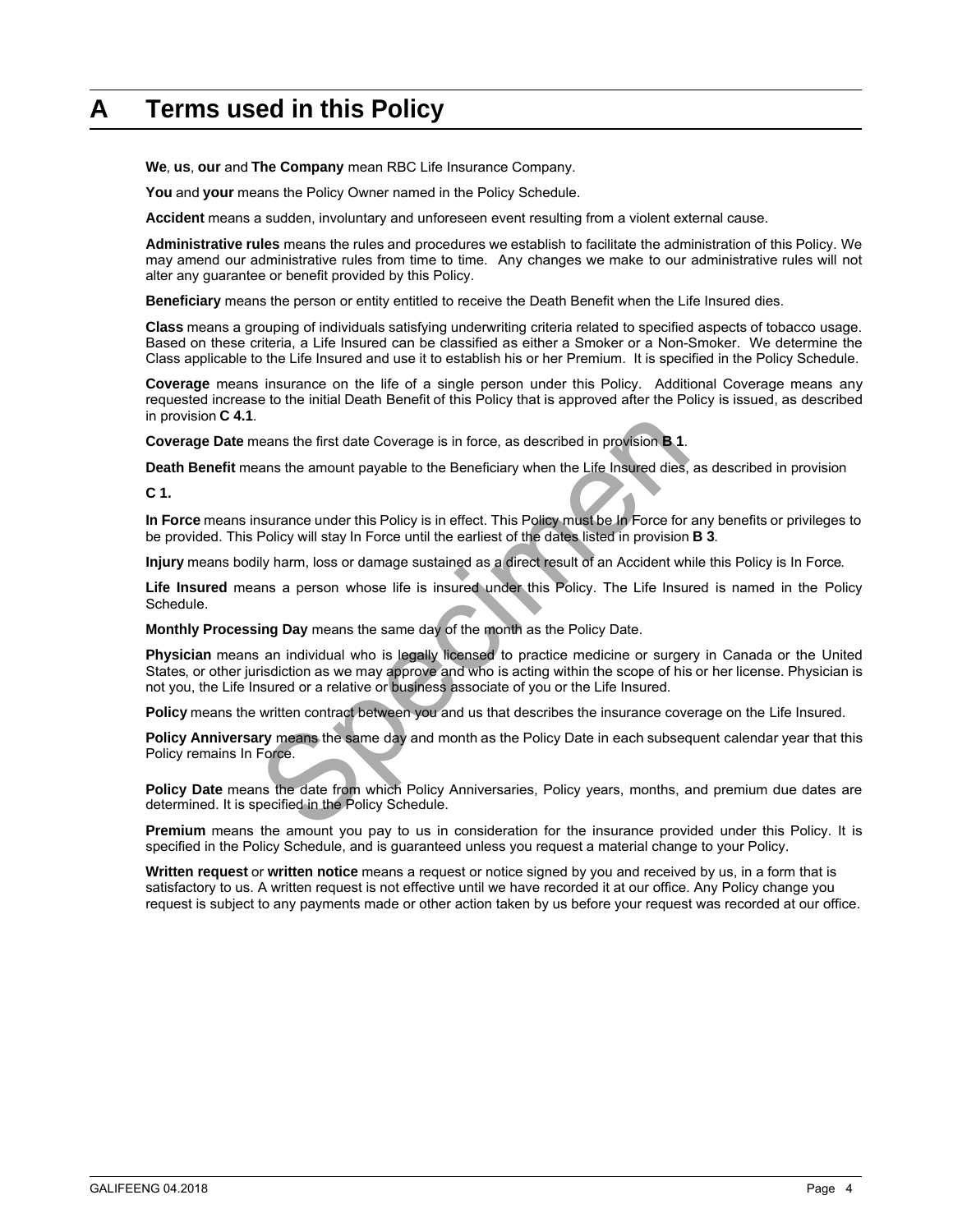## <span id="page-3-0"></span>**B When this Policy is In Force**

#### **B 1 When your insurance begins**

Your insurance under this Policy begins on the In Force date which is the latest of:

- a) The Policy Date;
- b) The date your first Premium is received at our office. If your first Premium is not honoured, this Policy will not take effect;
- c) The date you receive this contract or, if you reside in Quebec, the date we approve your application.

#### **B 2 When your insurance matures**

If this Policy is still In Force at the Policy Anniversary following the Life Insured's 95<sup>th</sup> birthday, Premium payments will no longer be required, however; insurance coverage will continue. The Death Benefit will be held without interest until it becomes payable. The date of your last scheduled Premium payment is specified in the Policy Schedule.

#### **B 3 When your insurance ends**

Insurance under this Policy ends on the earliest of the following dates:

- a) The date the Life Insured dies;
- b) The effective date of your cancellation, as described in provision **E 5**;
- c) The date we terminate this Policy under the terms of provision **E 6**; and
- d) At the end of the grace period if your Premium is still unpaid, as described in provision **D 2.**

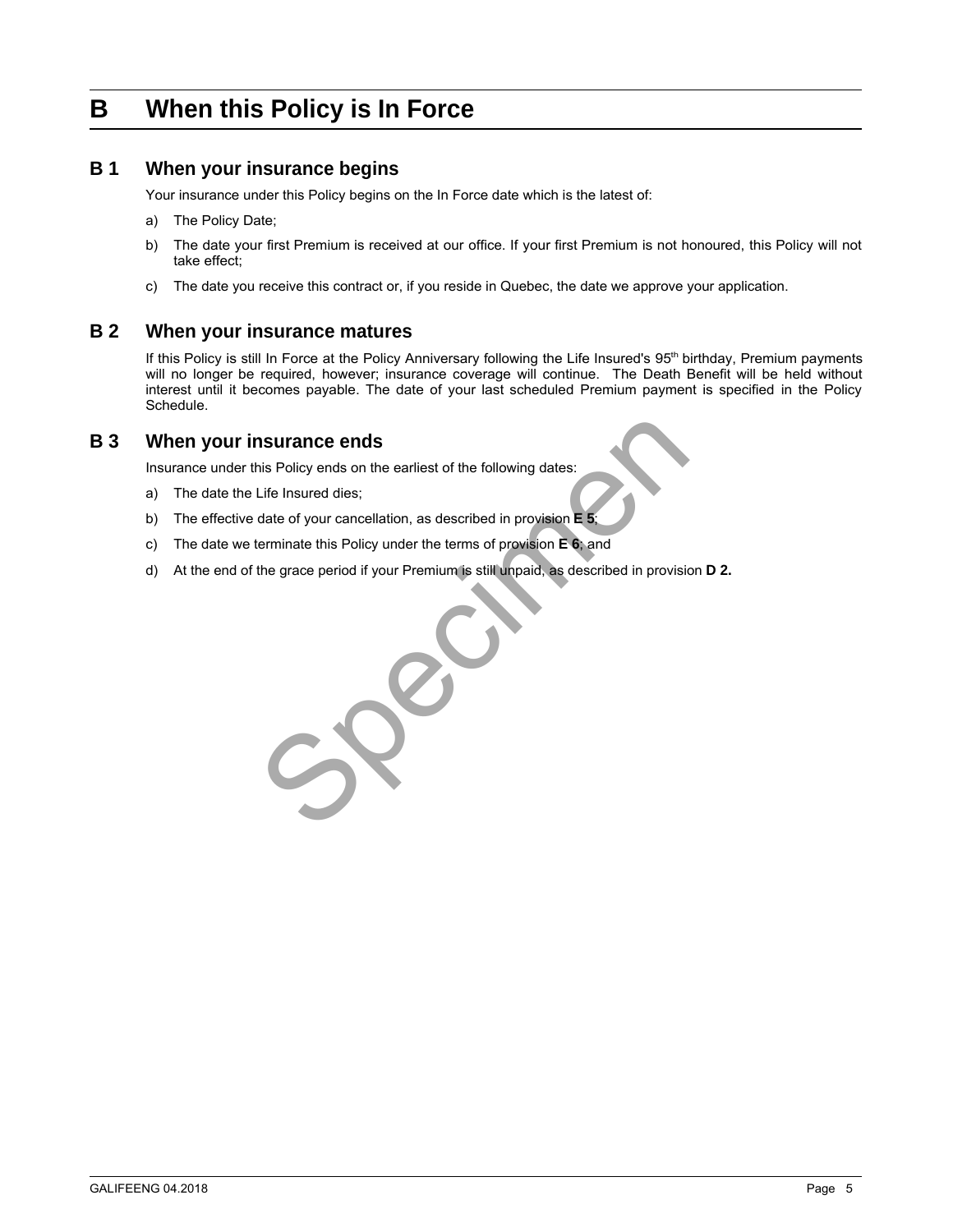# <span id="page-4-0"></span>**C Benefits provided by this Policy**

#### **C 1 The Death Benefit**

Upon the death of the Life Insured on or after the second Policy Anniversary, the Death Benefit specified in the Policy Schedule is payable to the Beneficiary subject to the terms and provisions of this Policy.

Should the Life Insured die prior to the second Policy Anniversary, the Death Benefit payable to the Beneficiary will be limited to the sum of any Premium payments you have made to us, without interest, unless the Life Insured dies from injuries caused solely by an Accident before his or her eighty-fifth (85<sup>th</sup>) birthday. In that event, we will pay the Accidental Death Benefit as described in provision **C 2**.

### **C 2 The Accidental Death Benefit**

We will pay the Accidental Death Benefit to the Beneficiary, instead of the Death Benefit described in provision C 1, if the Life Insured dies from injuries caused solely by an Accident before his or her eighty-fifth (85th) birthday and the death occurs within ninety (90) days of the Accident. The Accidental Death Benefit is the amount of the Death Benefit specified in the Policy Schedule multiplied by five (5). For example, if the Death Benefit is \$20,000, then the Accidental Death Benefit is \$100,000. The maximum Accidental Death Benefit is \$200,000.

If the Life Insured dies after his or her eighty-fifth (85th) birthday, only the Death Benefit described in provision C 1 is payable.

### **C 3 Compassionate Advance**

While this Policy is In Force, you may request a one-time advance payment of a portion of the Death Benefit, on compassionate grounds when the Life Insured is terminally ill. The payment of this Compassionate Advance is subject to our administrative rules in effect at the time of your request and to the following conditions:

- 1. The Life Insured must be determined by a Physician to have a life expectancy of twelve (12) months or less, and we must validate the Physician's prognosis.
- 2. The Compassionate Advance is not payable until after the second (2<sup>nd</sup>) Policy Anniversary or, if this Policy has been reinstated, until two (2) years have elapsed from the date of the last reinstatement.
- 3. The Compassionate Advance is payable to you, the Policy Owner. Any irrevocable Beneficiary under this Policy must consent to the payment of the Compassionate Advance. If this Policy has been assigned as collateral, the assignee must consent to the payment of the Compassionate Advance.
- 4. The amount of the Compassionate Advance will be fifty percent (50%) of the Death Benefit described in provision **C 1.**
- There is \$100,000. The maximum Accidental Death Benefit is \$200,0<br>Benefit is \$100,000. The maximum Accidental Death Benefit is \$200,0<br>dies after his or her eighty-fifth (85th) birthday, only the Death Benefit<br>state **Advanc** 5. We will reduce the amount of any Death Benefit or Accidental Death Benefit payable under the terms of this Policy by the amount of the Compassionate Advance plus interest, compounded at a rate we will determine in accordance with our administrative rules.
- 6. When you claim the Compassionate Advance, you agree to the following conditions and limitations on your rights as a Policy Owner:
	- a) You may not cancel this Policy;
	- b) You must continue to pay all premiums due and take reasonable steps to keep this Policy In Force until the death of the Life Insured;
	- c) You may not collaterally assign or change the ownership of this Policy without our written consent; and
	- d) You may not change the Death Benefit as described in provision **C 4.**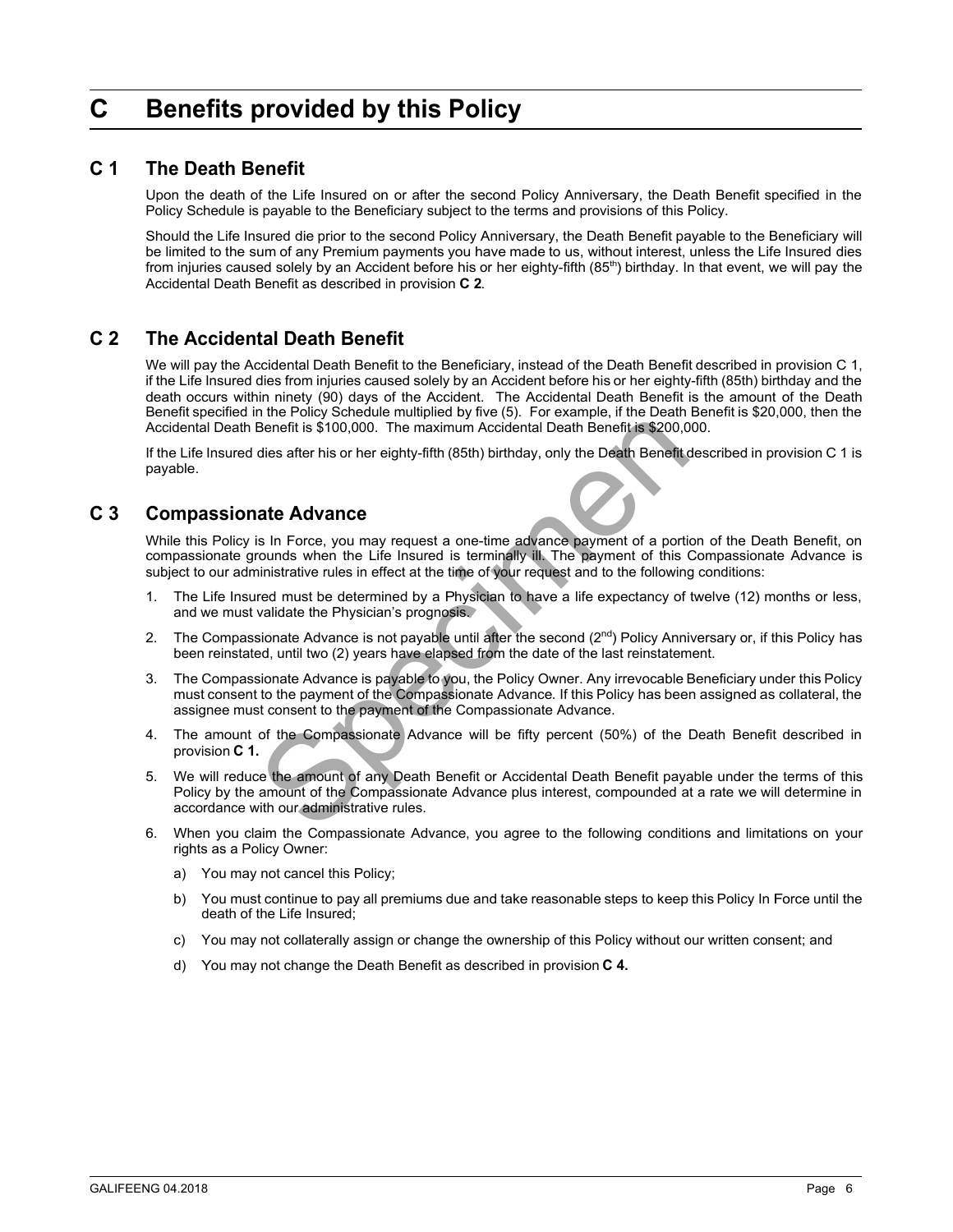# <span id="page-5-0"></span>**C Benefits provided by this Policy**

### **C 4 Changing your Death Benefit**

#### **C 4.1 Increasing your Death Benefit**

You may apply for an increase to your Death Benefit at any time, subject to our administrative rules at the time of the request and the following conditions:

- 1. The minimum increase allowed is \$5,000, and you must submit evidence of eligibility, satisfactory to us, for each increase.
- 2. Each increase will consist of an Additional Coverage with its own Coverage Date. The premium rates applicable to the Additional Coverage will be based on the following:
	- a) The amount of Additional Coverage; and
	- b) The premium rates we offer for this insurance plan at the time of the increase; and
	- c) The last attained age of the Life Insured at the time of the increase; and d) The Class applicable to the Life Insured at the time you applied for the in
	- The Class applicable to the Life Insured at the time you applied for the increase.
- 3. The Additional Coverage will be effective on the Monthly Processing Day on or following the date we have approved your application for an increase, and we will adjust your Premiums effective on that day. This date will be the Coverage Date for the Additional Coverage.
- metrical and of the Life Insural charge and Additional charge paid to the effective on the Monthly Processing Day on or an increase and Coverage will be effective on the Monthly Processing Day on or ar application for an i 4. If the Life Insured dies within two years of the Coverage Date for the Additional Coverage, the Death Benefit for the Additional Coverage will be limited to the sum of any Premium payments made, without interest, for the Additional Coverage unless the Life Insured dies from injuries caused solely by an Accident before his or her eighty-fifth (85th) birthday. In that event, we will pay the Accidental Death Benefit as described in provision **C 2**.
- 5. The period within which we may contest the validity of the Policy, as described in provision **E6**, and the suicide exclusion, as described in provision **C7**, will apply to the Additional Coverage from its Coverage Date.
- 6. The sum of the Death Benefits for all Coverage and Additional Coverage under the Policy cannot exceed the maximum Death Benefit available under this plan at the time of the increase.

#### **C 4.2 Reducing your Death Benefit**

You may request that we reduce the Death Benefit at any time, subject to our administrative rules at the time of the request and the following conditions:

- 1. All Premiums are paid to the effective date of the reduction.
- 2. The reduced Death Benefit will be effective on the Monthly Processing Day following the date we have received your Written request. We will adjust your Premiums effective on that day.
- 3. The minimum decrease allowed is \$1,000 and the remaining Death Benefit must not be less than the minimum specified in our administrative rules at the time of the request.
- 4. If we have previously approved any Additional Coverage as described in provision **C 4.1**, we will reduce your Death Benefit sequentially starting with the most recently added Coverage.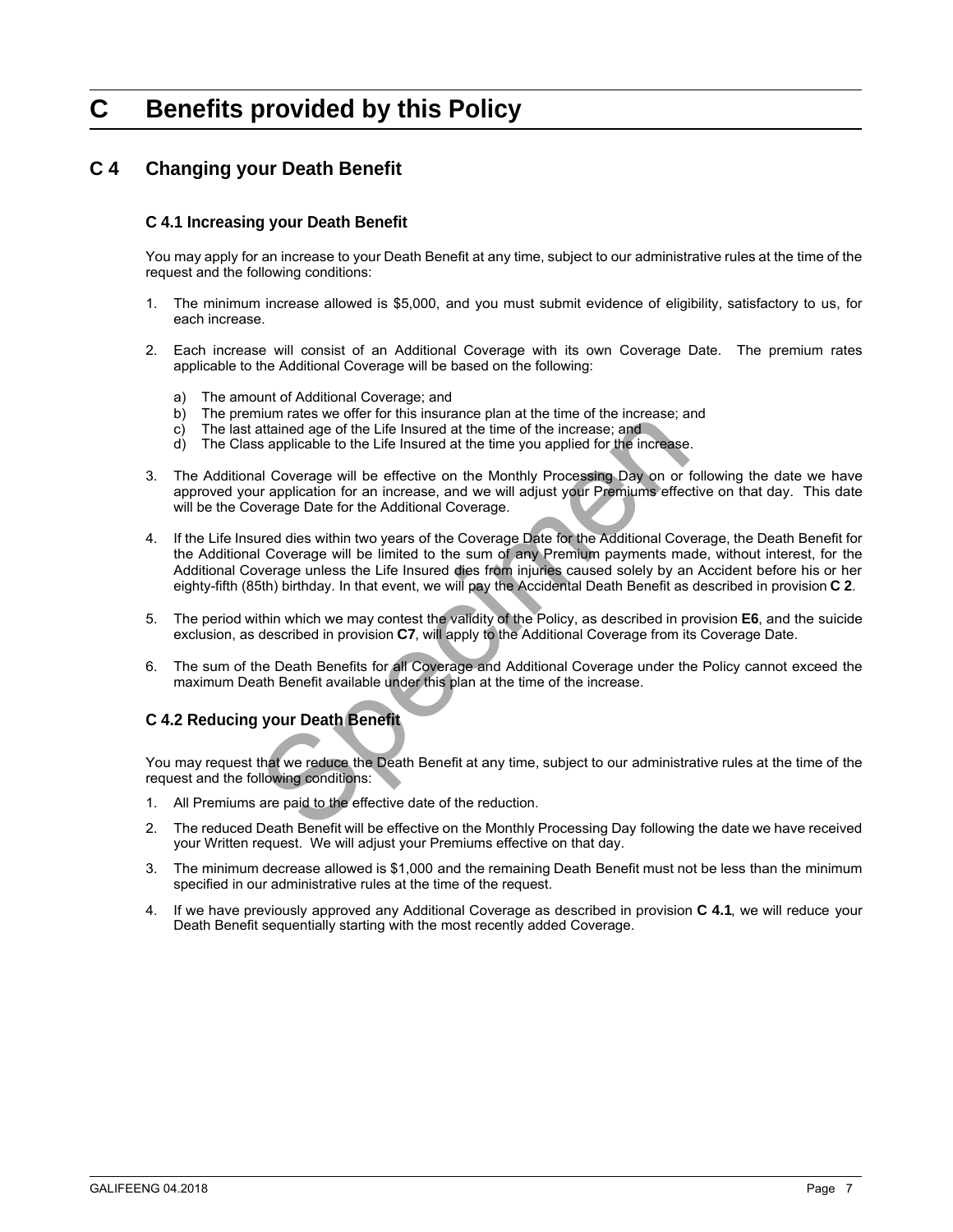# <span id="page-6-0"></span>**C Benefits provided by this Policy**

#### **C 5 When we will pay the Death Benefit**

We will pay the Death Benefit to the Beneficiary upon the death of the Life Insured, subject to the terms and conditions of this Policy, only after we receive any information we might reasonably request to evaluate the claim and evidence we consider sufficient to establish:

- a) That the Life Insured died while this Policy was In Force;
- b) The cause and circumstances of the death;
- c) The age of the Life Insured;
- d) The smoking habit of the Life Insured on the Policy Date; and
- e) The right of the claimant to be paid.

#### **C 6 When we will adjust the Death Benefit or the Accidental Death Benefit**

If a Premium is due at the time of death, we will deduct it from the Death Benefit or the Accidental Death Benefit.

If a Compassionate Advance has been paid, the Death Benefit or Accidental Death Benefit will be reduced as described in provision **C 3**.

e at the time of death, we will deduct it from the Death Benefit or the Acta<br>the Advance has been paid, the Death Benefit or Accidental Death<br>sion C 3.<br>dies prior to the second (2<sup>nd</sup>) Policy Anniversary, the Death Benefit If the Life Insured dies prior to the second  $(2^{nd})$  Policy Anniversary, the Death Benefit will be limited to the sum of Premiums paid, as described in provision **C 1**, unless the Life Insured dies from injuries caused solely by an Accident before his or her eighty-fifth (85<sup>th</sup>) birthday.

If the date of birth or sex of the Life Insured has been stated incorrectly, we reserve the right to increase or decrease any Death Benefit payable to the amount that would have been provided by the Premium paid using the correct age or sex. We will calculate the correct amount payable at any time after the misstatement of age or sex is discovered.

### **C 7 When we will not pay a Death Benefit**

We will not pay the Death Benefit if the Life Insured commits suicide, while sane or insane, within two (2) years from the Policy Date or any reinstatement date. We will refund the Premiums paid for this Policy, from the later of the Policy Date or the date of the last reinstatement, without interest, to you or your estate.

We will not pay the Death Benefit if this Policy is declared void due to a material omission, misrepresentation or fraud, as described in provision **E 6**.

We will not pay the Accidental Death Benefit if the death of the Life Insured results, either directly or indirectly, from any of the following:

- a) Natural causes, illness or disease of any kind, regardless of how acquired, or bodily or mental infirmity, or medical or surgical treatment;
- b) Suicide or intentionally self-inflicting injuries whether sane or insane;
- c) The commission or attempted commission by the Life Insured of a criminal offence, whether charged or not, or provocation of an assault;
- d) Any event, illness or treatment related to the excessive use of alcohol, or related to the operation of heavy machinery, motor vehicle or other conveyance while under the influence of a concentration exceeding 80 milligrams of alcohol per 100 millilitres of blood;
- e) Any event, illness or treatment related to the chronic use of alcohol;
- f) Any event, illness or treatment related to the voluntary ingestion of illegal drugs, to the misuse of prescribed or non-prescribed medication, or to the use, inhalation or ingestion of an illicit substance;
- g) Poisoning in any form, or inhalation of gas or fumes, whether voluntary or involuntary;
- h) Injuries where there is no visible contusion or wound on the exterior of the body, except in the case of drowning or internal injuries revealed by an autopsy;
- i) Travel in an aircraft other than as a fare-paying passenger or an aircraft operated by a commercial airline on a regularly scheduled flight. Descent from an aircraft in flight will be deemed to be part of such flight; or
- j) Riot, insurrection or war, whether declared or not; service as a combatant or non-combatant in the military, naval or air force of any country.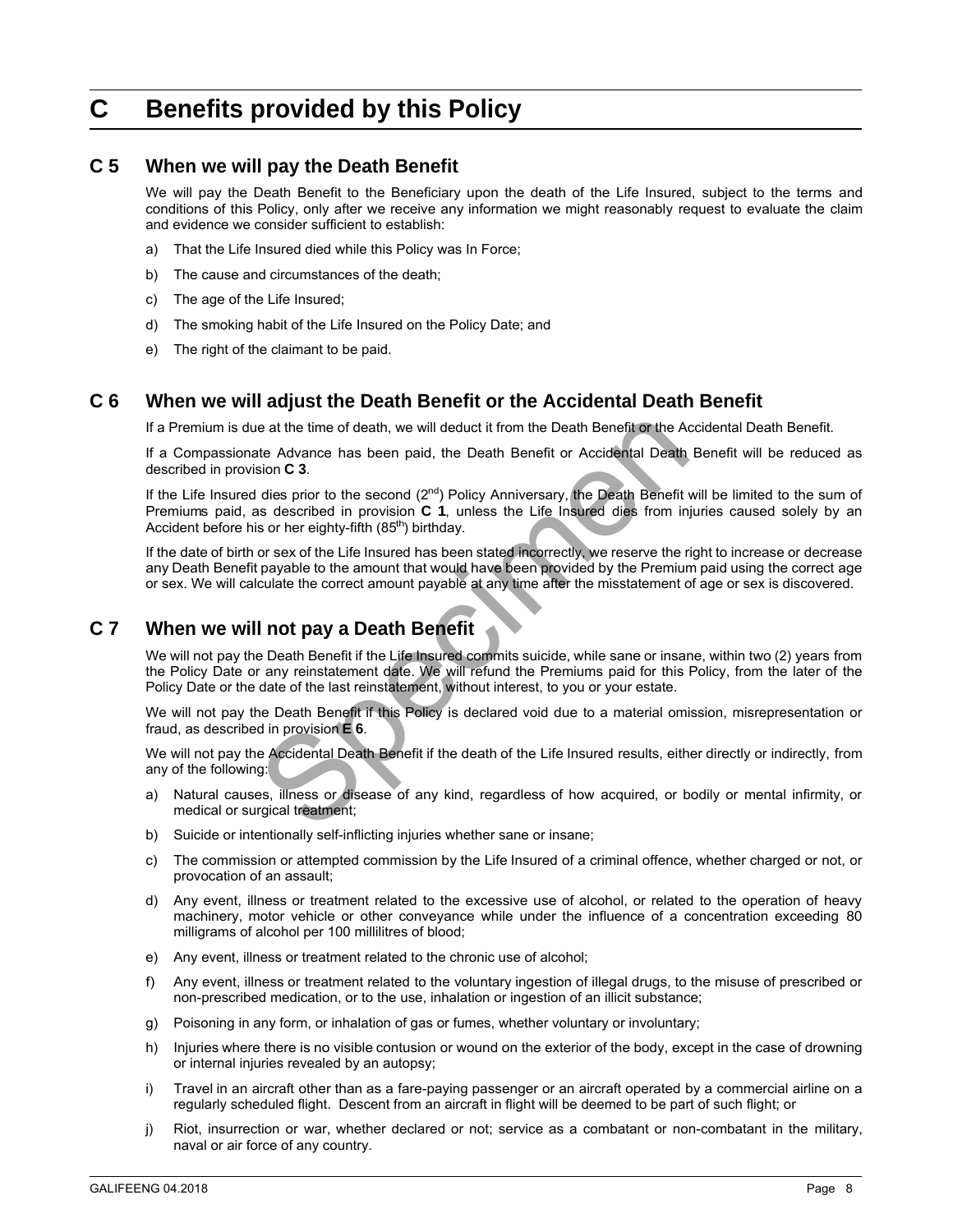# <span id="page-7-0"></span>**D Paying your Premiums**

#### **D 1 When your Premiums must be paid**

The first Premium is due on the Policy Date. If we do not receive your first Premium, or if your first Premium is not honoured, this Policy will not take effect.

Future premium due dates are determined by the payment frequency you requested in your application. Each Premium must be paid on, or before, its due date. The amount of your Premiums is specified in the Policy Schedule.

You may change the frequency of your premium payments on any premium due date by written request and with our consent. We will accept Premium payments annually, or monthly by payment methods we make available at our discretion.

### **D 2 The grace period for paying your Premiums**

Except for your first Premium payment, we allow you a grace period of thirty-one (31) days after the date any Premium is due to make your payment.

If you do not pay your Premium by the end of the grace period, this Policy automatically terminates.

If the Life Insured dies during the grace period, before the Premium is paid, we will deduct the outstanding Premium from the Death Benefit.

### **D 3 Reinstating your Policy after it has ended due to non-payment of Premium**

A Policy that has been cancelled cannot be reinstated. If this Policy terminates due to non-payment of Premium, it may be reinstated subject to the following conditions:

- 1. You must make a written request for reinstatement, and submit it to our office within two (2) years after the end of the grace period and prior to the Life Insured's eightieth (80<sup>th</sup>) birthday.
- 2. You must pay each unpaid Premium from the due date of the first unpaid Premium to the reinstatement date, with interest compounded at a rate we will determine in accordance with our administrative rules.
- 3. The Death Benefit will be in the same amount as it was on the date your Policy terminated.
- make your payment.<br>
Your Premium by the end of the grace period, this Policy automatically dies during the grace period, before the Premium is paid, we will dedu<br>
enefit.<br>
Speciment the grace period, before the Premium is 4. If this Policy is reinstated, the period within which we may contest the validity of this Policy, as described in provision **C7**, and the suicide exclusion, as described in provision **E6**, begin anew from the date of reinstatement. The Compassionate Advance, as described in provision **C3**, is not payable until two (2) years have elapsed from the date of the last reinstatement..

### **D 4 The smoking status of the Life Insured**

The smoking status of the Life Insured is based on the information provided to us at the time of the application for life insurance.

You may submit a written request to change the smoking status of the Life Insured. If we approve the change, it will take effect on the Monthly Processing Day following the date we have approved your request. We will approve this request subject to our administrative rules and the following conditions:

- 1. We offer Non-Smoker premium rates at the time of your request.
- 2. You submit evidence we consider satisfactory as to the smoking habit of the Life Insured, including our then current Smoking Questionnaire. The Life Insured must meet our definition of a Non-Smoker at the time of the request.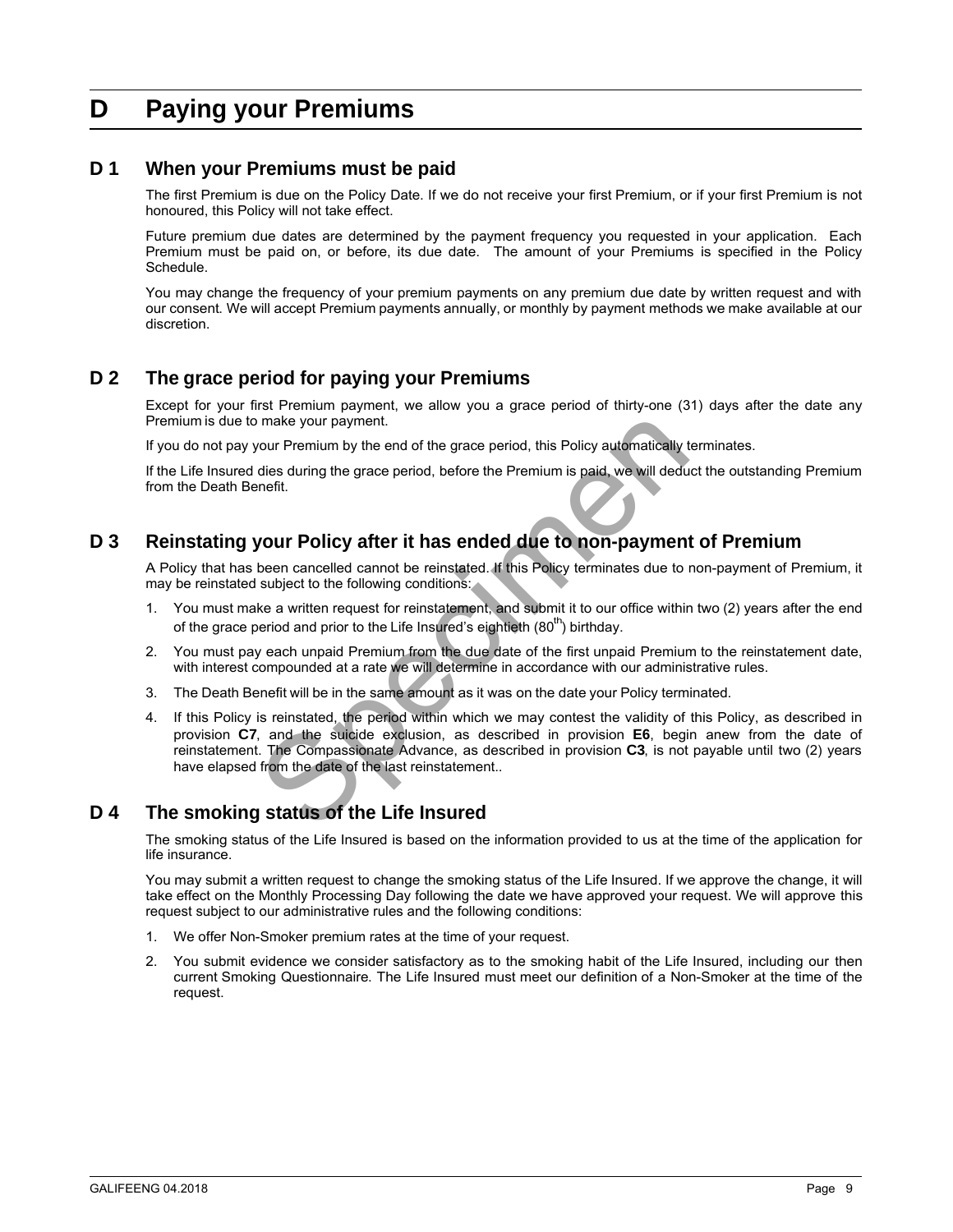### <span id="page-8-0"></span>**E Information about this Policy**

#### **E 1 This Policy is a contract between you and RBC Life Insurance Company**

This is a life insurance Policy within the meaning of the relevant provincial legislation in Canada, and forms the entire contract between you and us. It includes:

- a) This Policy;
- b) Your completed application (or acceptance form, as the case may be) for insurance;
- c) Any application we approve for Additional Coverage; and
- d) Any application we approve for reinstatement; and
- e) Any other documents we attach to this Policy.

Any statement that is not part of this Policy does not bind us, and no agent or person other than an officer of RBC Life Insurance Company can modify this Policy. Any such modification must be clearly expressed in writing and signed by two of our officers.

If for any reason we fail to enforce a Policy provision at the relevant date, we reserve the right to enforce that provision at a later date.

This Policy is non-participating. It does not share in the distribution of our surplus or profits. This Policy does not pay any dividends.

we fail to enforce a Policy provision at the relevant date, we reser<br>redate.<br>participating. It does not share in the distribution of our surplus or profie<br>ath Benefits for all RBC Guaranteed Acceptance Life Insurance Polic The sum of the Death Benefits for all RBC Guaranteed Acceptance Life Insurance Policies in force on the life of the Life Insured cannot exceed the maximum Death Benefit available under this plan. We will cancel any Coverage in excess of the maximum Death Benefit and refund the Premiums paid in respect of the cancelled Coverage.

### **E 2 Your rights and privileges as the Policy Owner**

As the Owner of this Policy, you may exercise all the rights and privileges the Policy provides while it is In Force. These rights include:

- a) Claiming the Compassionate Advance, as described in provision **C 3**;
- b) Changing your Death Benefit, as described in provision **C 4**;
- c) Changing the frequency of Premium payments, as described in provision **D 1**;
- d) Naming the Beneficiary, as described in provision **E 3**;
- e) Transferring the ownership of this Policy, as described in provision **E 4**; and
- f) Cancelling this Policy, as described in provision **E 5**.

Your rights and privileges may be limited by the terms and provisions of this Policy, by any applicable laws, or by the rights of any assignee or irrevocable Beneficiary.

If you are not a Life Insured and you die while this Policy is In Force, your estate will become the Owner unless you have made a written request naming a contingent Owner. You may name a contingent Owner at any time while this Policy is In Force by filing a written request with us.

### **E 3 Naming the Beneficiary**

We will pay the Death Benefit and any other amounts due to be paid to the Beneficiary named in the Policy Schedule, unless you have named a new Beneficiary. In that event, we will pay the amounts due to the Beneficiary named in your last Change of Beneficiary request.

You may name a new Beneficiary for this Policy by filing a written Change of Beneficiary request with us at any time before the Life Insured dies. The written consent of any irrevocable Beneficiary will be required. Once it is recorded at our office, the change will be effective as of the date you signed the request. A Change of Beneficiary request is not effective until we have recorded it at our office.

If no Beneficiary is living when the Life Insured dies, and the Beneficiary designation then in effect does not state otherwise, any Death Benefit that becomes payable will be paid to you or your estate.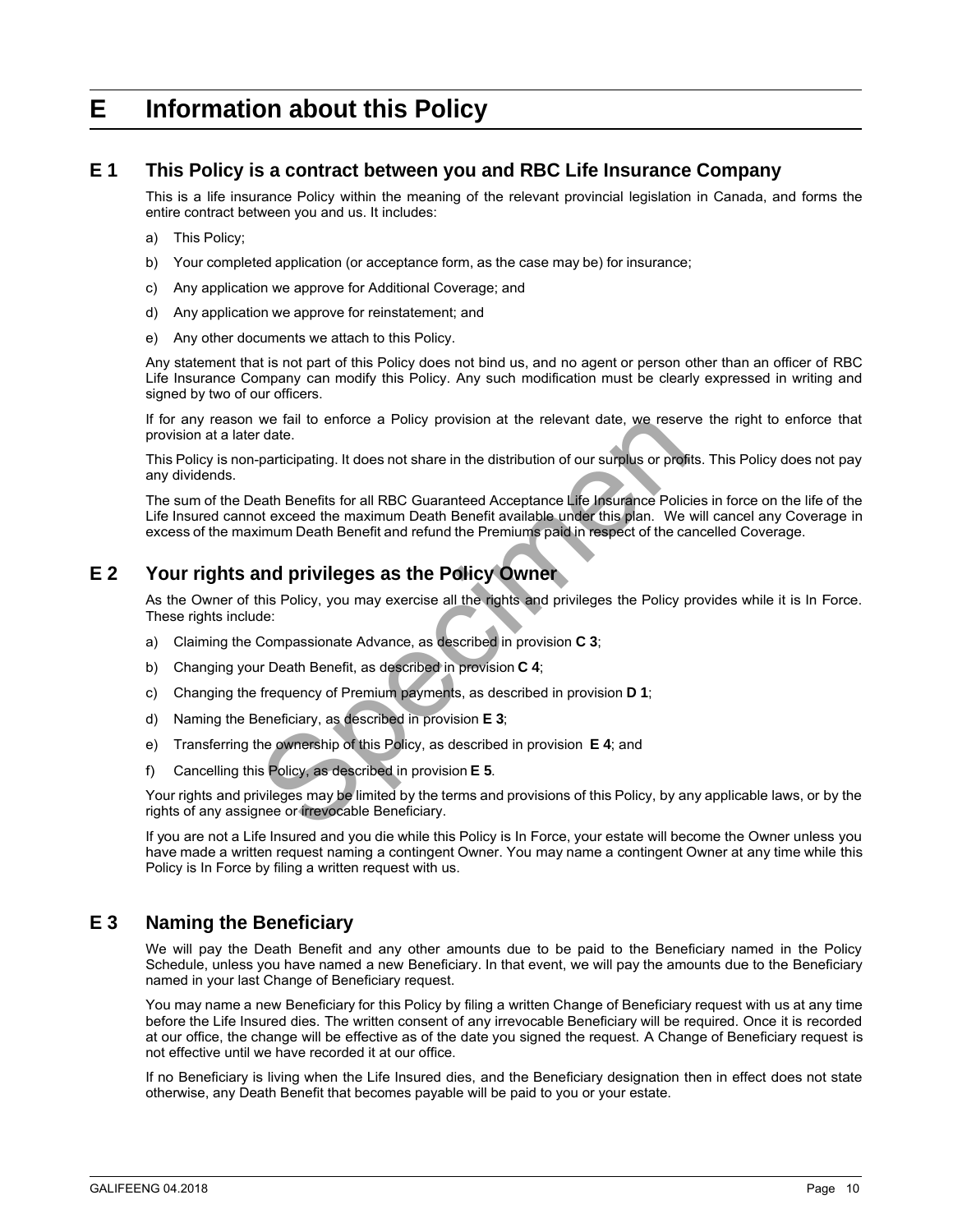# <span id="page-9-0"></span>**E Information about this Policy**

### **E 4 Transferring Ownership of this Policy**

You can transfer Ownership of this Policy to another person or entity, subject to our approval and to legislation in effect at that time. This is known as an absolute assignment. If you have named an irrevocable Beneficiary, you will need his or her written consent to transfer Ownership of this Policy. We are not bound by an assignment until we receive written notice of it at our office, and we are not responsible for its effect or validity.

You may name a new Owner at any time while this Policy is In Force by filing a written request with us. Once it is approved and recorded at our office, the change will be effective on that date whether or not you or the Life Insured are alive when we record the change.

### **E 5 Cancelling this Policy**

You may cancel this Policy at any time by written request unless a Compassionate Advance has been paid. If your last monthly Premium was paid by its due date, the effective date of your cancellation will be the Monthly Processing Day following the date we receive your request to cancel. If your last monthly Premium was not paid by its due date and remains outstanding, the effective date of your cancellation will be the date we receive your written request to cancel.

If your Premium payment frequency is annual, the effective date of your cancellation will then be the Monthly Processing Day following the date we receive your request to cancel, and we will refund the unused portion of your annual Premium.

You may not cancel this policy if a Compassionate Advance has been paid

### **E 6 When we will contest the validity of this Policy**

tanding, the effective date of your cancellation will be the date we receive payment frequency is annual, the effective date of your cancellation conserved in the effective date of your cancellation conserved in the specie We have the right to contest the validity of this Policy, or the payment of the Death Benefit or any other Policy benefits, if you or any Life Insured under this Policy have incorrectly stated, misrepresented or failed to disclose a material fact in the application for insurance or in any written or electronic statements or answers provided as evidence of insurability.

Except in the case of fraud, we will not contest this Policy for misrepresentation after it has been In Force for two (2) years during the lifetime of the Life Insured, from the later of the Policy Date or the last date of reinstatement. If the Life Insured dies during this two (2) year period, we can contest at any time.

When there is an indication of fraud, we can declare this Policy void at any time. Fraud includes but is not limited to a material misrepresentation of the smoking habit of any Life Insured. If the Policy is declared void for fraud, we will not refund Premiums paid.

#### **E 7 Currency**

All amounts payable under this Policy, either to us or by us, are payable in Canadian dollars.